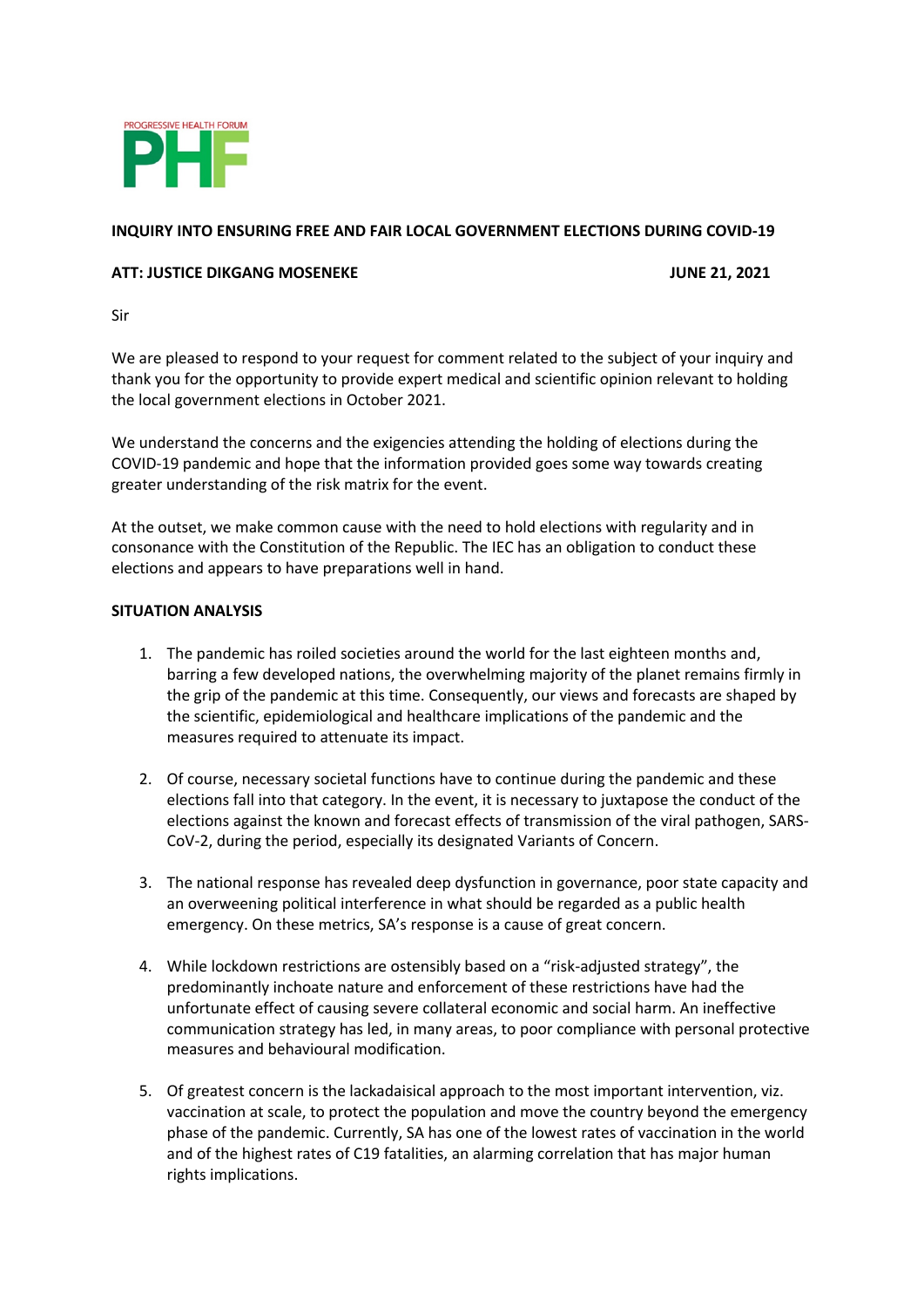- 6. The official estimates and reports of cases of infection, hospitalisation and deaths are based on reports from health facilities and collated daily by the National Institute of Communicable Diseases (NICD). These numbers do not include deaths and cases of the illness that have not been laboratory tested, resulting in a significant undercount. The registration of deaths by the Department of Home Affairs has a two-year backlog, making an accurate assessment of mortality from specified causes inordinately difficult.
- 7. **Excess Mortality**: The SA Medical Research Council has a reliable and long-standing surveillance programme which measures mortality rates and projects these rates for an impending year, based on historical data and corrected for demographic changes.

In normal times, the total number of deaths from natural and non-natural causes do not change much year-on-year, unless events occur or large movement in the age or demographic profiles of the population are altered significantly. The difference is expressed as Excess Mortality rates, being the number of deaths that occur above the projected estimates for the period.

Because the MRC counts all fatalities from facilities, mortuaries, undertakers, police reports, etc, it has a fairly accurate picture of the number of excess fatalities at any given time. Ascribing the cause of these fatalities to an identifiable change in the expected environment, such as during sudden widespread conflict or an epidemic is fairly straightforward in the absence of any other legitimate causes.

The official mortality rate from C19 for the period currently stands at just over fifty-eight thousand (58,000). Excess natural deaths for the period of the pandemic are approximately one hundred and eighty thousand deaths (180,000).

The advent of COVID-19 is the only identifiable cause of these deaths above the projected norm, corrected for other causes of deaths. It is extrapolated that at least 80% of the excess fatalities can be ascribed to C19.

The remaining numbers are ascribed to the increased mortality among those afflicted with AIDS, TB and other communicable and non-communicable diseases during the period of the pandemic, which revealed significant reductions in health-seeking behaviour or unavailability of healthcare services, resulting in higher mortality rate in this cohort. However, the significant reduction in deaths from seasonal influenza and other diseases due to the non-pharmaceutical interventions imposed during C19 offsets the increase in the number of natural deaths from the aforementioned causes.

It can, therefore, be stated with a high degree of certainty that the overwhelming number of excess fatalities of one hundred and eighty thousand can be positively ascribed to C19 and that this number reflects the true rate of mortality from C19.

8. SA is currently experiencing the resurgence, or 'Third wave', of transmission of the virus, The rate of increase of positive cases, illness, hospitalisation and fatalities is consistent with a sustained resurgence of the pandemic. Best estimates currently point to the magnitude of this resurgence exceeding the previous two waves. As of even date the third wave has already delivered higher numbers of cases than the preceding waves. the correlated death rates lag infection by about two weeks and can be expected to follow a similar trajectory, although greater accessibility of oxygen, more experience in treatment and possible immunity from previous infection may attenuate this.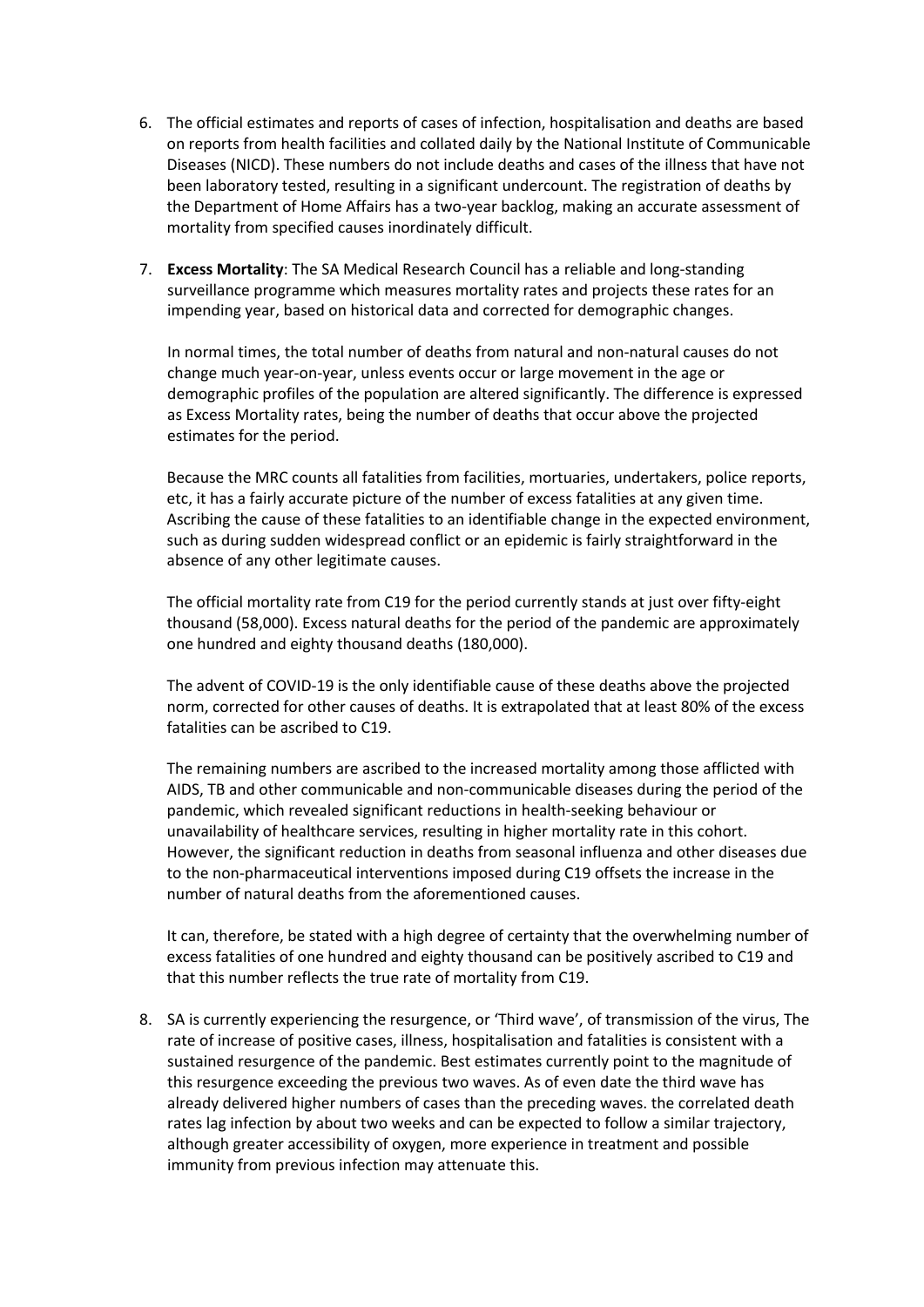- 9. The major characteristics of this resurgence are related to, inter alia, the cyclical, mainly seasonal, surge and ebb of waves of viral respiratory infection; the emergence of variants of the virus that demonstrate greater transmissibility and virulence; the degree of waxing and waning immunity from previous infection; protective personal and state-mandated nonpharmaceutical interventions; and, of course, the rate of vaccination of the population.
- 10. Surges during colder seasons is typical of respiratory viruses such as SARS-CoV-2, mainly due to greater indoor confinement, with more crowding and greater proximity providing increased opportunity for airborne transmission of the virus. In warmer months, there is a significant ebb in transmission, with distinctly lower levels of circulating virus.
- 11. This is by no means the only variable, however. In the case of this novel coronavirus, which has often upended orthodox expectations, seasonal symmetry is by no means absolute. SA's so-called 'Second Wave', occurred during the height of summer, from late November 2020 to early February 2021.
- 12. This was the consequence of two drivers of infection, each playing a significant and interrelated role. The first was the emergence of the viral variant 501Y.V2, or the Beta variant, which has proved to increase transmissibility, both due to more efficient transmission, as well as an increased ability to evade neutralising antibodies from previous infection and reduced vaccine efficacy (this latter effect was not significant because SA had not yet begun its vaccination programme).
- 13. The second driver of infection during the second wave was the numerous gatherings during the festive period, which created the ideal conditions for the Beta variant to spread exponentially. These 'super-spreading events' were widely distributed, resulting in large and simultaneous outbreaks throughout the country's coastal provinces initially, spreading later to the more inland provinces. By all measures, this second wave was more severe and debilitating to the healthcare system than the first wave during the winter months of 2020.
- 14. Given that the major circulating strain of SAR-CoV-2 in SA currently is the Beta variant, the third wave shows every sign of matching the amplitude (height) and wavelength (duration) of the second wave. The circulation of the Alpha strain, first identified in the UK, was fairly low during SA's second wave, but is showing signs of slightly greater prominence in SA during this wave, but it is unknown at this time whether it may be contributing to the resurgence.
- 15. The Delta variant, recently identified in India, has shown alarming rates of transmissibility and virulence and is now the dominant strain in the UK, eclipsing both the Alpha and Beta variants there. The Delta strain is also presently circulating in SA, albeit at low levels. This is particularly important to note, in that it may increase in dominance in SA later this year.
- 16. There are early indications that, in inland provinces at least, the peak of this Third Wave may exceed that of the Second Wave, with its attendant consequences for the population, the healthcare system and the economy.

On this last matter, it should be noted that the government has little or no room to further restrict economic activity without causing great financial and material distress to people and lasting economic harm. This accounts for its fairly light touch restrictions currently, which may well have to be revisited should healthcare services be overwhelmed.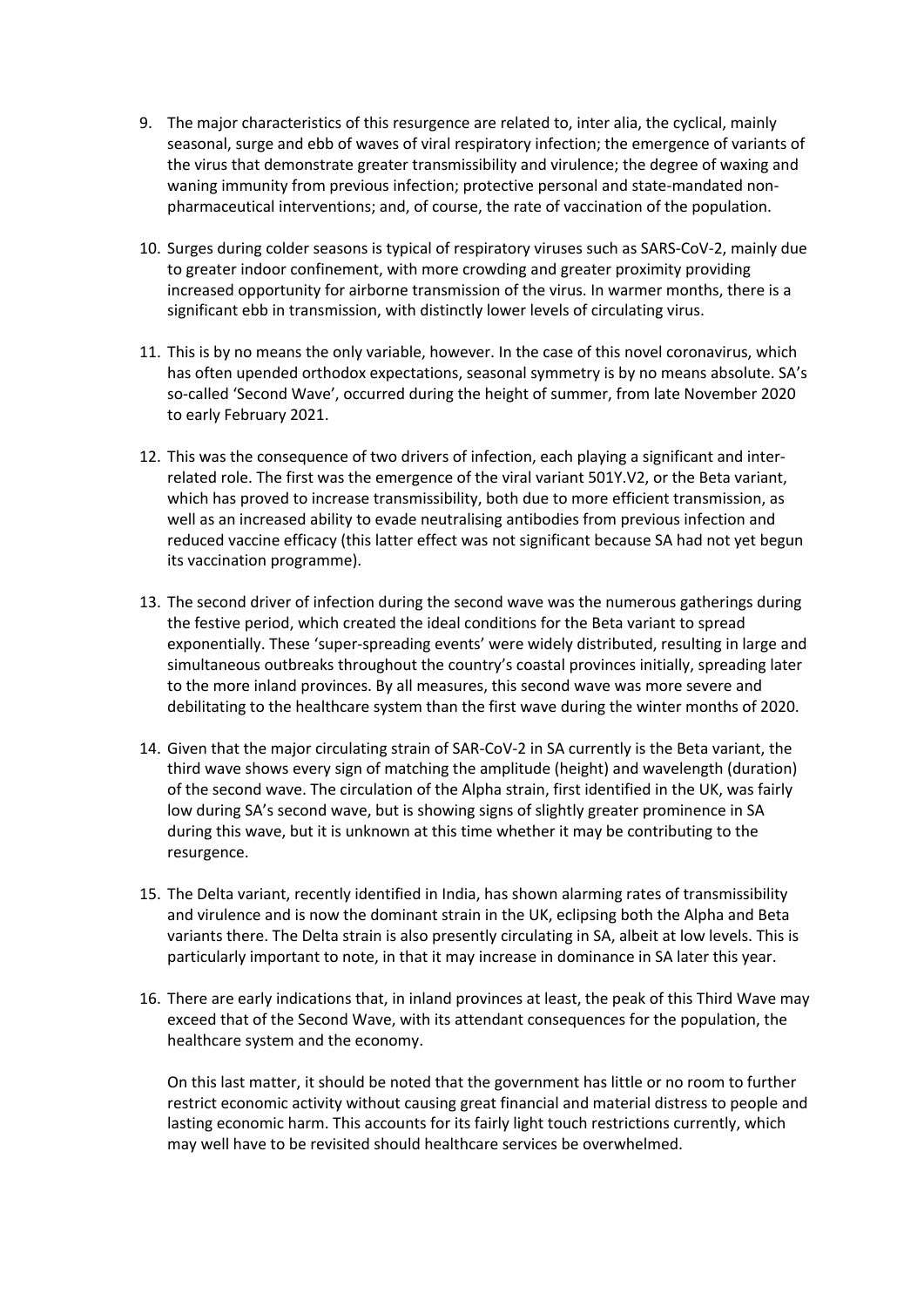- 17. Current restrictions limit gatherings to fifty persons indoors and one hundred persons outdoors. In order to attenuate the effects of this resurgence, our view is that, for the duration of the surge, there should be a blanket prohibition on all non-essential gatherings, including religious, sport, cultural and similar events where there are more than twenty people present.
- 18. This does not apply to C19-compliant workspaces, public transportation or schools. That being said, current policy on allowing full occupancy in taxis poses a material risk to both commuters and drivers, more so during the winter months when air circulation and ventilation in vehicles are curbed.
- 19. As for schools, the scientific consensus is that children are mostly asymptomatic if infected, are very poor transmitters of the virus and do not pose a risk to adult staff, provided that personal protective measures are diligently applied. Infection in pupils and adult teaching staff occurs overwhelmingly in community settings, not at school. This points to the need for greater adherence to personal protective measures by teachers and greater parental control over children gathering with others outside of school. School closures may be necessitated if the surge in infection is so excessive that a broad limitation on all movement becomes necessary.
- 20. While many countries have held elections at various times during the pandemic, their experiences of creating a risk of greater transmission is mixed. This is primarily reflected through the different socio-economic conditions of different countries, their relative rates of vaccination, the prevalence of Variants of Concern (Alpha-UK, Beta-SA, Gamma-Brazil, Delta-India), size and homogeneity of populations, percentage turnouts, electronic voting and the efficiency of in-person voting.

## **COVID-19 RISK MATRIX FOR LOCAL GOVERNMENT ELECTIONS**

From the aforegoing, we can extrapolate the following risks attending the holding of elections in October 2021.

## A. **To The Hustings**

The current levels of lock down and attendant restrictions are likely to remain in place for at least four to six weeks, up to end-July, at least. Political parties engaging in electioneering are likely to do so during the months of August, September and October, when, it is hoped, the rate of infection will be much lower and restrictions will be eased.

It is very difficult to predict with any level of certainty that circulating virus during this period, with a forecast based on historical trends, will be at the level of previous troughs. Even though October is the beginning of the summer months, the natural seasonal abatement of circulating virus may be confounded by the emergence of new variants with greater transmissibility (the Delta variant is 64% more transmissible than the Alpha variant in the UK and both of these are currently in circulation in SA, where the Beta variant remains dominant for now).

Moreover, the resumption of non-essential activity and gatherings, which will follow the lifting of restrictions during this period, has previously been shown to be a proximate cause of non-seasonal resurgence, as witnessed during the last wave. (cf. Points 10-13).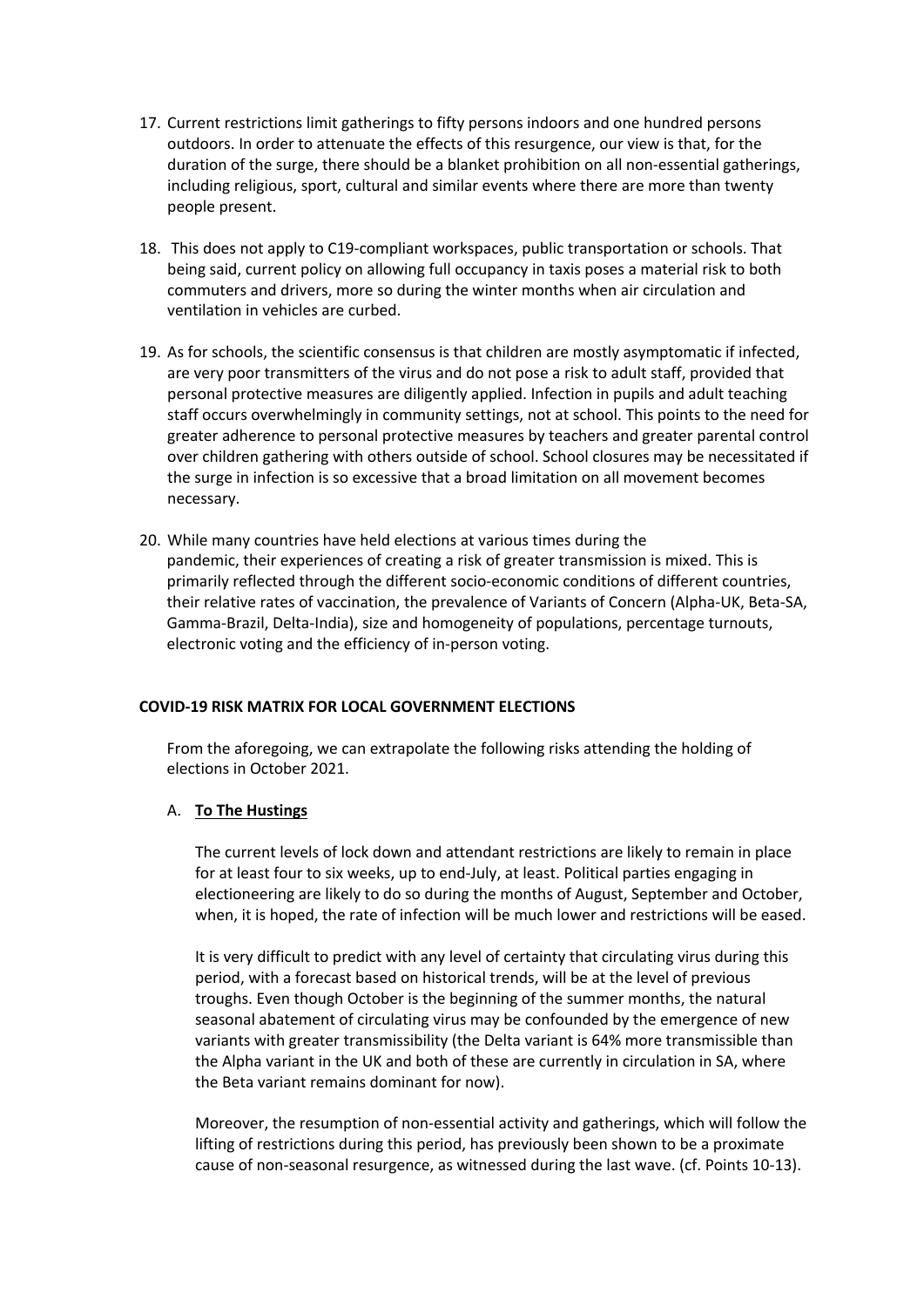The voter registration programme planned for July 16 and 17 is going to fall squarely during the peak or cresting of the current wave and poses a material risk, if not from the registration venues, then from the concomitant movement of people during that time.

It is to be expected that the pressure from political parties to undertake political activity such as rallies and community mobilisation during August, September and October will be high. These events are virtually certain to be direct causes of greater transmission.

#### B. **Voting on October 27**

If the run-up to the plebiscite will increase the likelihood of greater transmission, then the actual act of voting will have its own itinerant risks. Getting to voting stations will necessitate the use of public transport for most voters and the mingling of people prior to arriving at voting stations creates a higher probability of transmission.

The IEC has, reportedly and in its submission, rightly confined its responsibility to ensuring that voting stations are oriented towards proper C19 compliance. We are confident that the IEC has the wherewithal to ensure the venues are safe.

However, on the balance of probability, having uniform adherence across twenty-three thousand-odd voting stations will not be possible and, even if any lack of adherence is confined to a minority of stations, these may well be sites of accelerated transmission.

#### **C. Post-election Pandemic Resurgence**

Given that in the majority of elections held internationally there was viral resurgence, to greater or lesser extent, depending on the factors mentioned in points 9 and 20 above, in the period following elections, there is absolutely no reason to believe that SA will escape such a fate.

Even with the expected uptake of vaccinations following the error-prone effort thus far, by the time elections are held there will be insufficient viral suppression to escape the high probability of a post-election surge.

In this regard, the high number of breakthrough infection among vaccinated people is a function of an understandable but false belief among many that being vaccinated means that one may dispense with personal protective measures and minimising contact with others. Indeed, the current generation of vaccine candidates provides strong protection against severe disease, hospitalisation and death, but is much less efficacious in preventing mild or moderate disease.

While those who have been vaccinated may escape serious illness, they will remain prone to infection and transmit the virus to others. This means that, to all intents and purposes, those who have received at least one inoculation will have to continue with taking all the necessary precautions.

While it is possible that SA may experience such a low level of circulation that any postelection resurgence will be negligible, this has not been documented elsewhere. It is, therefore, not a reasonable expectation, all else being equal, in South Africa.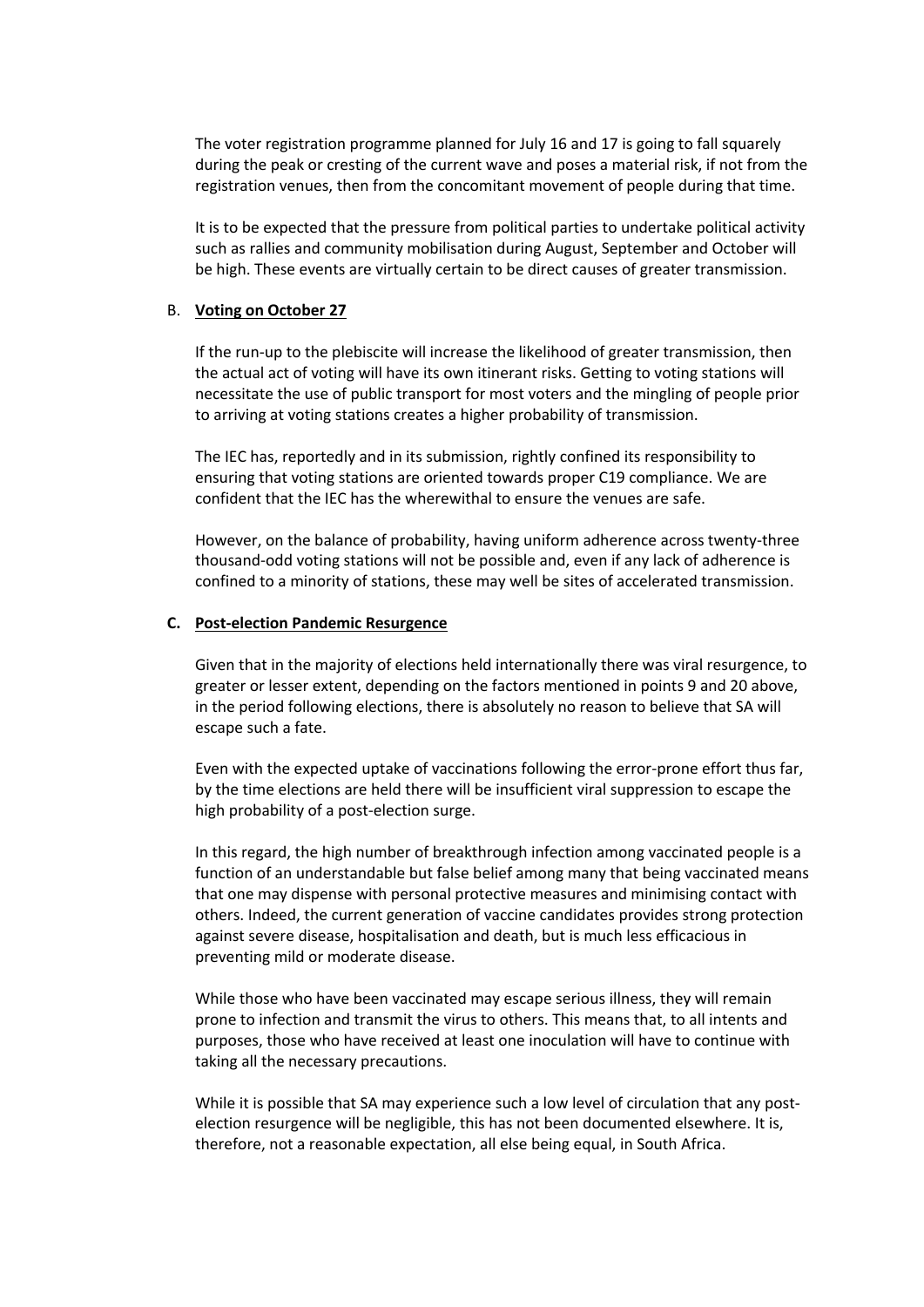The following are responses to the specific queries outlined in the invitation for submission:

• The challenges posed by the COVID-19 pandemic have been outlined in broad terms in the aforegoing sections. Much detail, epidemiological, clinical and sociological, is available to support the contentions made and will be provided at your request.

The current measures promulgated by the government require, first, a high degree of compliance in the population and, second, a highly effective vaccination programme.

As the evidence shows, SA is a low-trust society and the state's exhortations to the populace to comply is, more often than not, observed in the breach. This is a long-term problem and significant behaviour change is not likely in the short term.

The lethargic vaccination drive will eventually pick up pace with the arrival of greater vaccine supply but will not have a material impact on transmission due to both lower efficacy against mild and moderate illness and insufficient population-level immunity by the time of the elections.

• The IEC faces a conundrum. Despite its obligation to conduct the poll and its comprehensive measures to protect people at voting stations, as well as its staff infrastructure during the ballot and the post-ballot counting, it is not in a position to significantly alter the risk patterns of political hustings, rallies and the movement of people during that period and on voting day.

Consequently, while its remit in maintaining free and fair elections is, as can be seen, satisfied, the risks posed by C19 to the population as a result of the poll, however, is extraneous to that remit. This must be the concern of the executive and legislature.

This inquiry is vital to inform those organs of the government of these risks so that they can determine what mitigation they may need to engineer to reduce the risk to acceptable levels. In the circumstances, it is difficult to see what more can be done in the time remaining before the elections.

- Apart from the information provided above, data analysis is appended for further elucidation of the risk matrix.
- Information contained in points 3 to 10 are relevant to this query. As stated previously, best estimate forecasting is based on historical information and epidemiological projections. The behaviour of this novel virus has been unpredictable at times, but not eccentric. It bears the characteristics of highly contagious respiratory pathogens and, where its behaviour evidenced aberration, the causes have been identified and the behaviour explained. This is outlined in points 12 and 13, in particular.
- The late initiation of vaccination, the failure to procure sufficient supply and low vaccination rates have been documented and the government continues to struggle with these matters, most, if not all, being of its own making. Taking the view that lessons have been learned, it is reasonable to expect that, once vaccine supply is stabilised, the rate of vaccination will increase significantly during the third quarter. Definitive detail on supply will probably emerge by the end of June.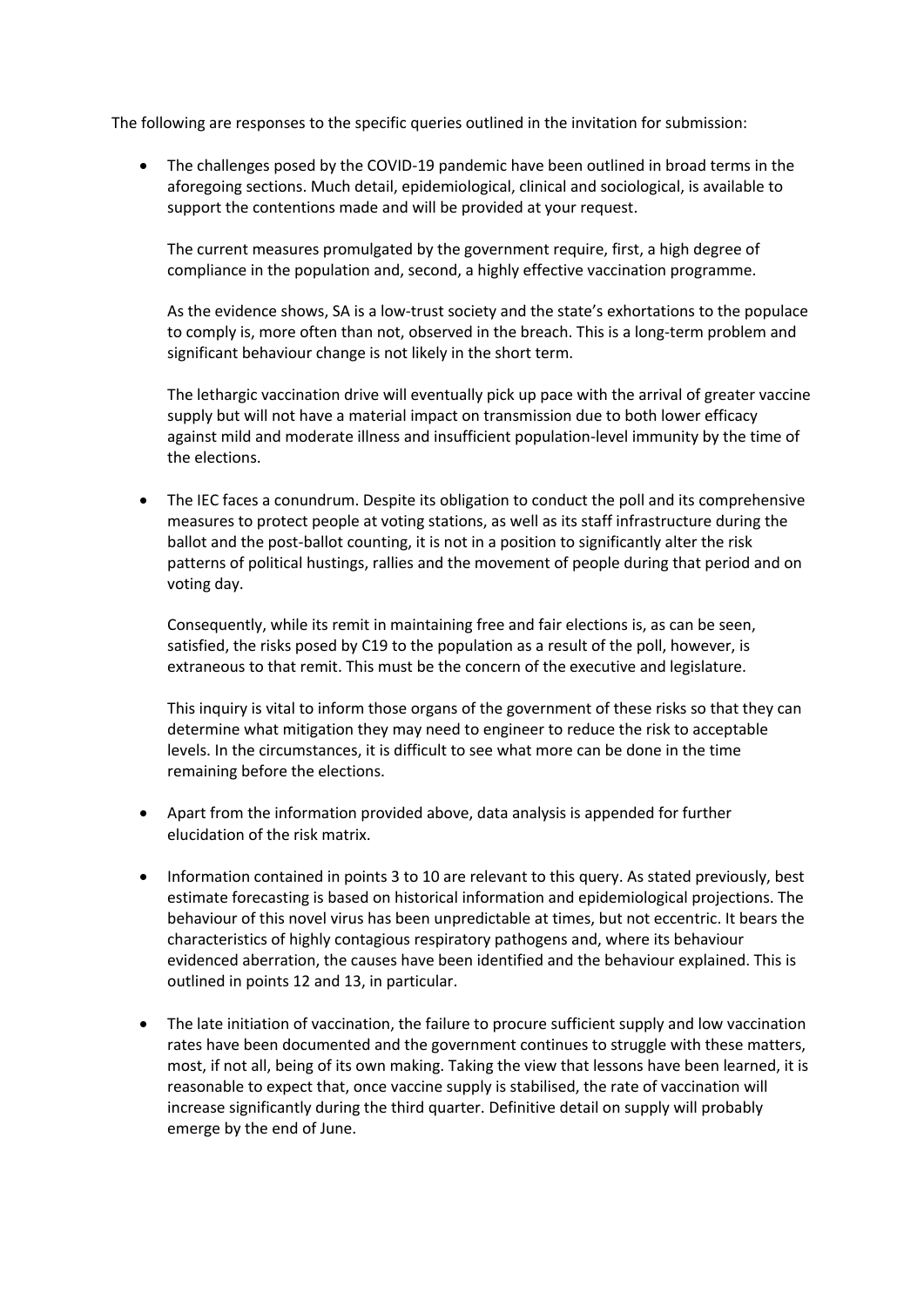• By mid-October, four months hence, given the variables, progress from the current sub-two percent of the population being vaccinated to something approaching 20% is feasible under the current conditions. Unpredictable constraints in supply represents the major risk factor in this regard. The administration of inoculation is less likely to pose an appreciable risk, given the close collaboration between the public and private health services.

Community, or herd, immunity is reached when the amount of circulating virus is insufficient to cause spread, viz. when the reproductive rate, or 'Ro value', of the virus drops below 1. This will mean that an infected person will not be able to infect more than one other person, if that. This can be expected to eventuate once 70% (40-45 million people) of the population is inoculated.

However, as noted above, the current generation of approved vaccine is not expected to provide appreciable herd immunity, due to the lower efficacy of the candidate vaccine to prevent mild and moderate illness. While vaccination will have a hugely positive impact on rates of severe illness, hospitalisation and death, circulating virus will continue to be widely transmitted and may cause mild or moderate illness among those already vaccinated and potentially severe illness or death among those not yet vaccinated. This will necessitate the prolongation of restrictions and personal preventative measures will have to be continually applied.

Public health policy is following this protocol worldwide. Vaccine manufacturers are racing to produce the next generation of C!9 vaccine, which will provide protection from the existing Variants of Concern (VoC) identified by the WHO, but their introduction will probably only occur in the third or fourth quarter of 2022, at the earliest. In the meantime, the risk of more VoCs emerging will be a direct function of the amount of viral circulation, the force of infection in this and subsequent waves and the prevailing rate of vaccination.

To the point in the query, then, it is fair to aver that there will be no herd immunity by the end of October 2021.

- This is the pointed query that goes to the nub of the issue. If the local government elections were to proceed under the conditions expected, as best estimated, to prevail during late October and, to the extent that extraordinary measures are not in place, there is significant risk of a surge in transmission and, consequently, a high risk of illness and death as a result.
- In the event that the poll must, out of unavoidable necessity, proceed, then mitigation measures beyond what the IEC has already determined, will have to include one or more of the measures listed below.
	- $\triangleright$  A total prohibition of political rallies and attendant activity conducted in the normal course at open-air or indoor venues, in keeping with current regulatory restrictions. In this regard, it must be noted that the restricting indoor gatherings to fifty people and one hundred persons outdoors is insufficient to limit the epidemiological rate of transmission, even at these levels, significantly.
	- $\triangleright$  Accelerating the migration to electronic registration and creating opportunities to reduce in-person voting. In the remaining period, there is probably not much that can be done to implement these measures. However, it is noteworthy that, in the US, local and state elections where there was a higher rate of electronic voting, this was correlated with little increase in transmission and illness in the post-election period.